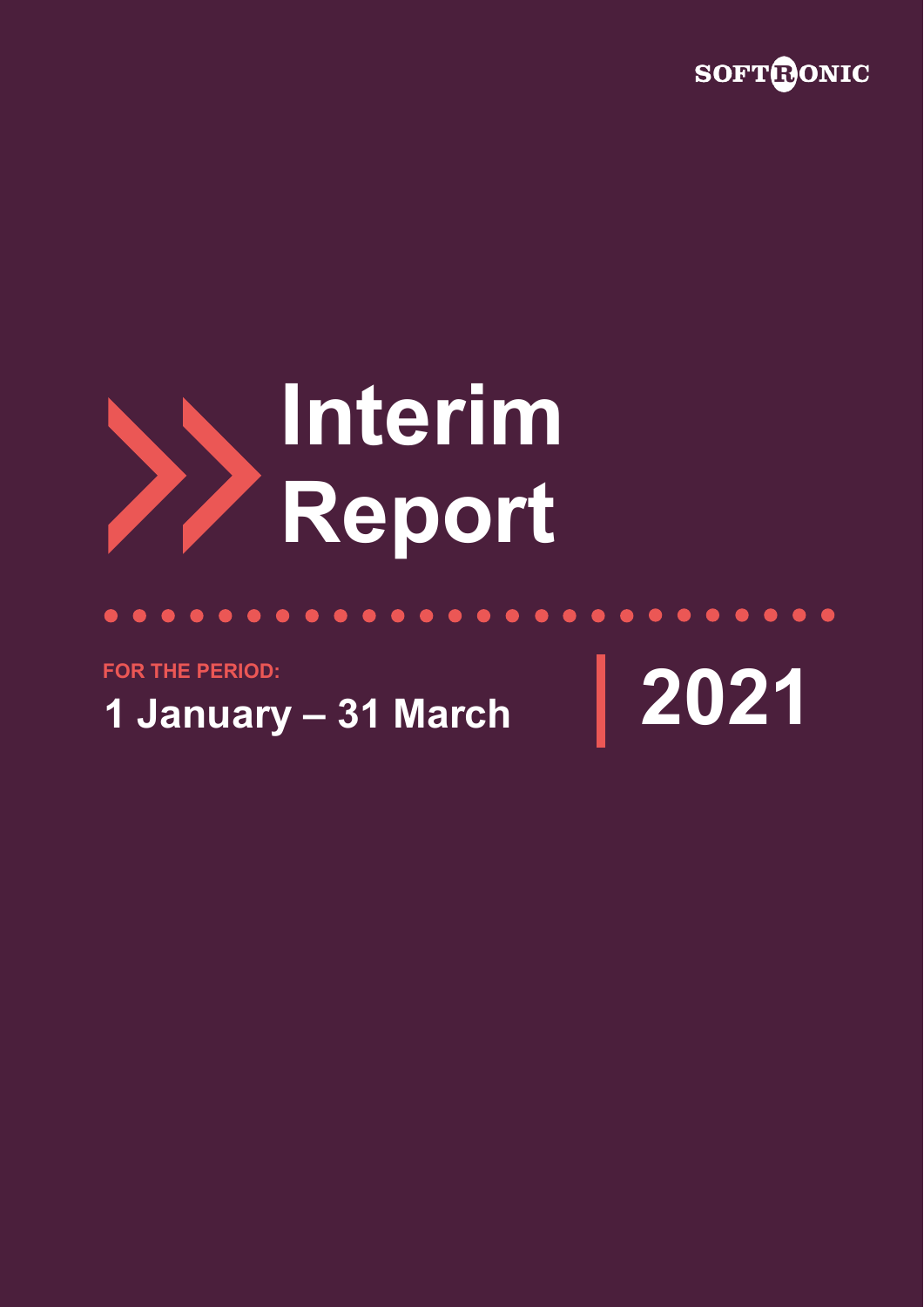# **SOFTRONIC**

# **Significant business events**

#### **During the first quarter**

- Softronic concluded a new framework agreement with the Stockholm Regional Council
- Softronic decided to join the new association Digitalisation **Consultants**
- Procon Digital started a collaboration with Softronic for Kommun-Kim

## **First quarter 2021**

- Sales increased to MSEK 199.6 (MSEK 180.6)
- EBITDA increased to MSEK 25.4 (MSEK 23.6)
- Profit before tax increased to MSEK 19.9 (MSEK 17.2)
- Profit margin before tax increased to 10.0 % (9.5 %)
- Profit for the period after tax increased to MSEK 15.7 (MSEK 13.4)
- Profit for the period after tax per share, before and after dilution, increased to SEK 0.30 (SEK 0.25)
- Cash flow from operating activities increased to MSEK 17.4 (MSEK -8.2)
- Total liquidity amounted to MSEK 235
- The equity/assets ratio amounted to 67 % (65 %).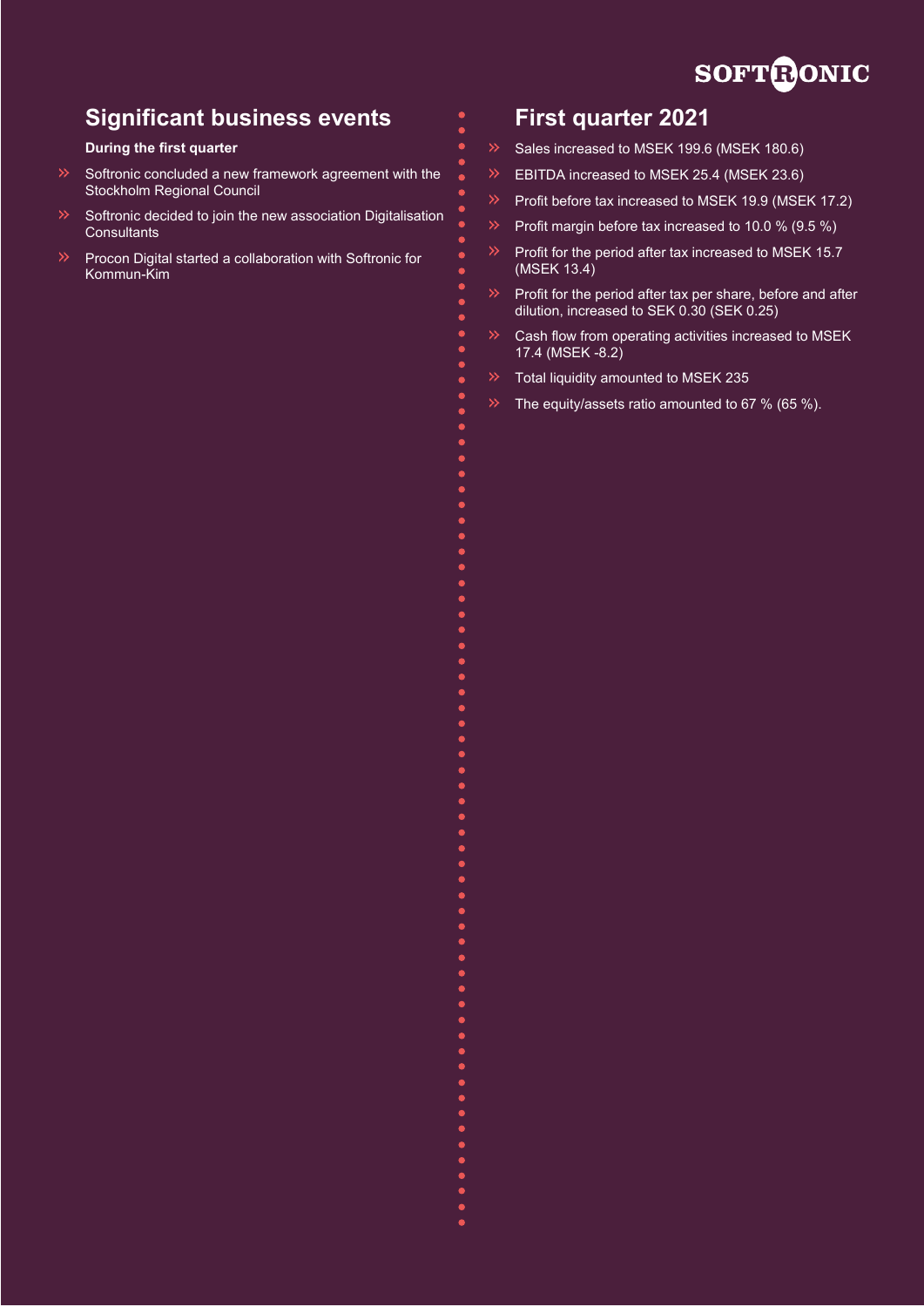

# **Q1 2021 – our figures remain strong**

Looking back at the first quarter of 2021, we're delighted that a number of new deals, combined with our existing deals, have produced such great results. We almost reached sales of MSEK 200, but fell just short at MSEK 199.6. This represents growth of 10.5 % compared with the same period in 2020 (MSEK 180.6), which is extremely positive.

Profit also went up, ending at MSEK 19.9, an increase of just under 16 % over the year (MSEK 17.2 in Q1 2020), with a profit margin of 10 %. There have been a number of factors that have contributed to these strong figures, particularly the surge of new deals, but also the fact that the ongoing pandemic has put a halt to a lot of expenses.

These new deals include framework agreements that we have been awarded in both the private and public sector, with customers such as the Swedish Prosecution Authority/the Swedish Economic Crime Authority, Stockholm Regional Council and one of the largest banks in Sweden. These deals also include new projects with, for example, a major insurance company, an experiences company that operates in several countries, and one of our main customers in Organisationssverige. It is true that it can sometimes take time for new framework agreements to have an impact, but we are able to create high levels of growth over time once we have had chance to come in and show what we can do.

Although the market has remained stable as a whole, there are still huge differences between the sectors. Companies that have seen less demand from their customers have often been using this time to review their internal processes and systems, while those that have been under enormous external pressure have only had time to manage their day-to-day operations. All in all this has resulted in us seeing high levels of demand for specific competences, particularly in the development area as a whole.

This means that our operations are fundamentally stable at the moment. However, we are facing a situation that we believe is only right to tell you about. In the second quarter of 2020 we completed a multi-year project that involved scanning documents, which resulted in a high accumulated surplus in Q2 2020; so our profit will be relatively weaker for Q2 this year.

Most people, including us, have been working remotely for more than one year now, and many of us are longing to meet our colleagues, discuss projects and create new opportunities together. At the same time we have discovered that so many things can be done extremely well remotely: working groups can work together even if they are not sitting next to each other; remote working helps with commuting issues, etc. Although we do not think that working remotely full time is going to be the solution of the future, we also think that we will not completely go back to the previous model either. We believe the solution will involve us making use of technology where this work well, but also developing the way we work together on site.

We will continue to focus on "GoodTech – Technology that does good in society", not only through our own deliveries and collaborations with customers, but also by playing an active role in industry-wide investments that can have an even bigger impact when we work together. So it was only natural for us to be involved in the creation of a joint association called 'Digitalisation Consultants', whose ambition is to work towards a "a smart and fossil-free society". We are also delighted that our own Sustainability Coordinator Sofia Ouachi has been offered and has accepted a place on the Board of this association.

In this period the results from the RADAR Group's annual supplier comparison was presented, with us ending up in the top 5 for the sixth year in a row. It is true that it would have been great to have been at the top of this list, but we realise that our long-term stability is probably even more important to us at this moment in time. We would like to thank our customers for putting their trust in us and for giving us such a high score!

#### **Liquidity**

The Group had MSEK 212 in cash and cash equivalents as of 31 March 2021. The total liquidity comprising cash and cash equivalents, as well as granted unutilised credit lines, amounted to MSEK 235.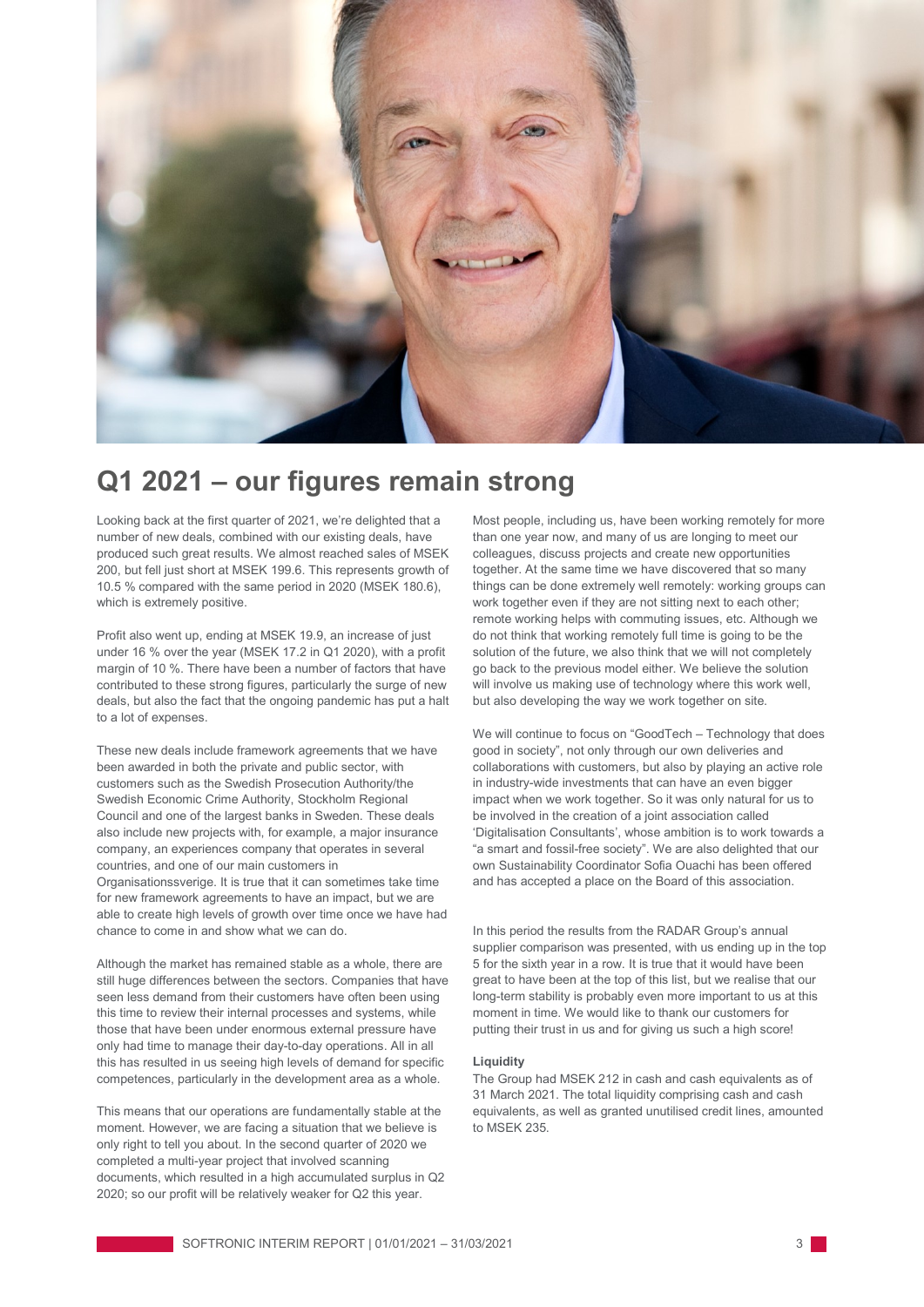#### **Business events in 2021**

Softronic has concluded a new framework agreement with Stockholm Regional Council for consultants for Business Intelligence assignments. Softronic decided to join the new association Digitalisation Consultants in order to accelerate our strategic work for a smart and fossil-free society after the coronavirus crisis. Procon Digital started a collaboration with Softronic for Kommun-Kim Procon's digital self-service solutions are located in areas visited by many people in the municipality on a daily basis, giving the municipality an effective way of providing information. At the same time the municipality's digital employee, the chatbot Kommun-Kim, can answer questions at any time of the day or night.

#### **Events after the end of the period**

There have been no significant events after the end of the period.

#### **Risks and uncertainties**

The risks and uncertainties that the Parent Company and the Group may face are primarily related to changes in employee capacity utilisation, average invoicing, employee turnover and salary costs, all of which have a decisive impact on profitability. As well as the financial risks described in the latest annual report, there are uncertainties in economic assessments, changes to markets and competition. The Covid-19 pandemic adds uncertainty to economic and market assessments.

#### **Softronic**

GoodTech – Technology that does good in society We offer innovative digital solutions that help companies and organisations to create a real benefit to society. Our services in IT and management range from advice and new development to management and operations.

Our customers are primarily medium and large Swedish companies and organisations. Softronic was formed in 1984 and is listed on the Stockholm Stock Exchange, Nasdaq OMX. It has approximately 430 employees in Stockholm, Gothenburg, Malmö, Sundsvall and Arjeplog[. www.softronic.se](http://www.softronic.se/)

#### **Other**

#### **Reports 2021**

- Annual General Meeting 2021, 6 May
- Interim Report (Apr-June), 16 July
- Interim Report (Jul-Sep), 20 October

#### **Auditors' examination**

This report has not been examined by the auditors.

#### **Information about the interim report**

Per Adolfsson, Chief Executive Officer Email[: per](mailto:per.adolfsson@softronic.se)[.adolfsson@softronic.se](mailto:.adolfsson@softronic.se) Telephone: +46 (0)8-51 90 90 00 Softronic AB (publ), CIN 556249-0192

Stockholm, 22 April 2021

Per Adolfsson, Chief Executive Officer, Softronic AB (publ)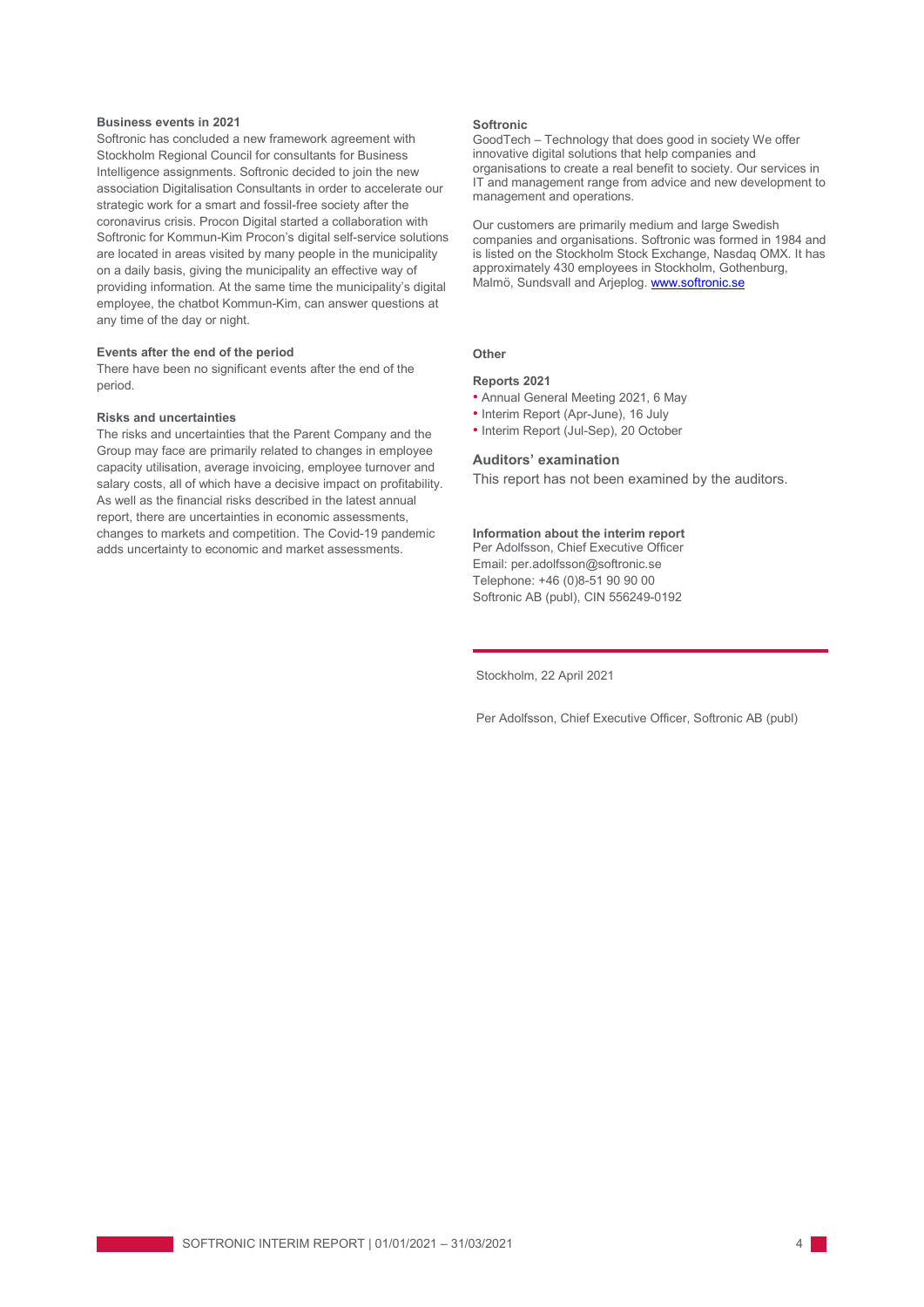| <b>Consolidated income statement and other</b><br>comprehensive income, summary, MSEK                     |        | 2021<br>Jan-March | 2020<br>Jan-March | 2020<br>full year |
|-----------------------------------------------------------------------------------------------------------|--------|-------------------|-------------------|-------------------|
| <b>Revenue</b>                                                                                            |        | 199.6             | 180.6             | 728.5             |
| Goods for resale and other invoiced expenses                                                              |        | $-64.9$           | $-53.9$           | $-227.1$          |
| Other external expenses                                                                                   |        | $-7.4$            | $-7.9$            | $-29.8$           |
| Staff costs                                                                                               |        | $-101.9$          | $-95.2$           | $-360.9$          |
| Depreciation, non-current assets <sup>1</sup>                                                             |        | $-5.4$            | $-6.1$            | $-23.9$           |
| <b>Operating income</b>                                                                                   |        | 20.0              | 17.5              | 86.8              |
| Net financial income/expense                                                                              | note 2 | $-0.1$            | $-0.3$            | $-1.0$            |
| Profit/loss before tax                                                                                    |        | 19.9              | 17.2              | 85.8              |
| <b>Taxes</b>                                                                                              |        | $-4.2$            | $-3.8$            | $-18.9$           |
| Profit/loss for the period                                                                                |        | 15.7              | 13.4              | 66.9              |
| Other comprehensive income                                                                                |        |                   |                   |                   |
| Items that will be reclassified to profit or loss                                                         |        |                   |                   |                   |
| <b>Translation differences</b>                                                                            |        | 0.0               | 0.0               | 0.0               |
| Comprehensive income for the period                                                                       |        | 15.7              | 13.4              | 66.9              |
| Profit/loss for the period attributable to the Parent Company's shareholders                              |        | 15.7              | 13.4              | 66.9              |
| Comprehensive income attributable to the Parent Company's shareholders                                    |        | 15.7              | 13.4              | 66.9              |
| Profit for the period per share, basic, SEK                                                               | note 1 | 0.30              | 0.25              | 1.27              |
| Profit for the period per share, diluted, SEK                                                             | note 1 | 0.30              | 0.25              | 1.27              |
| of which depreciation for leasing for Q1 2021 was MSEK -5 (MSEK -5); and MSEK -20 for the full year 2020. |        |                   |                   |                   |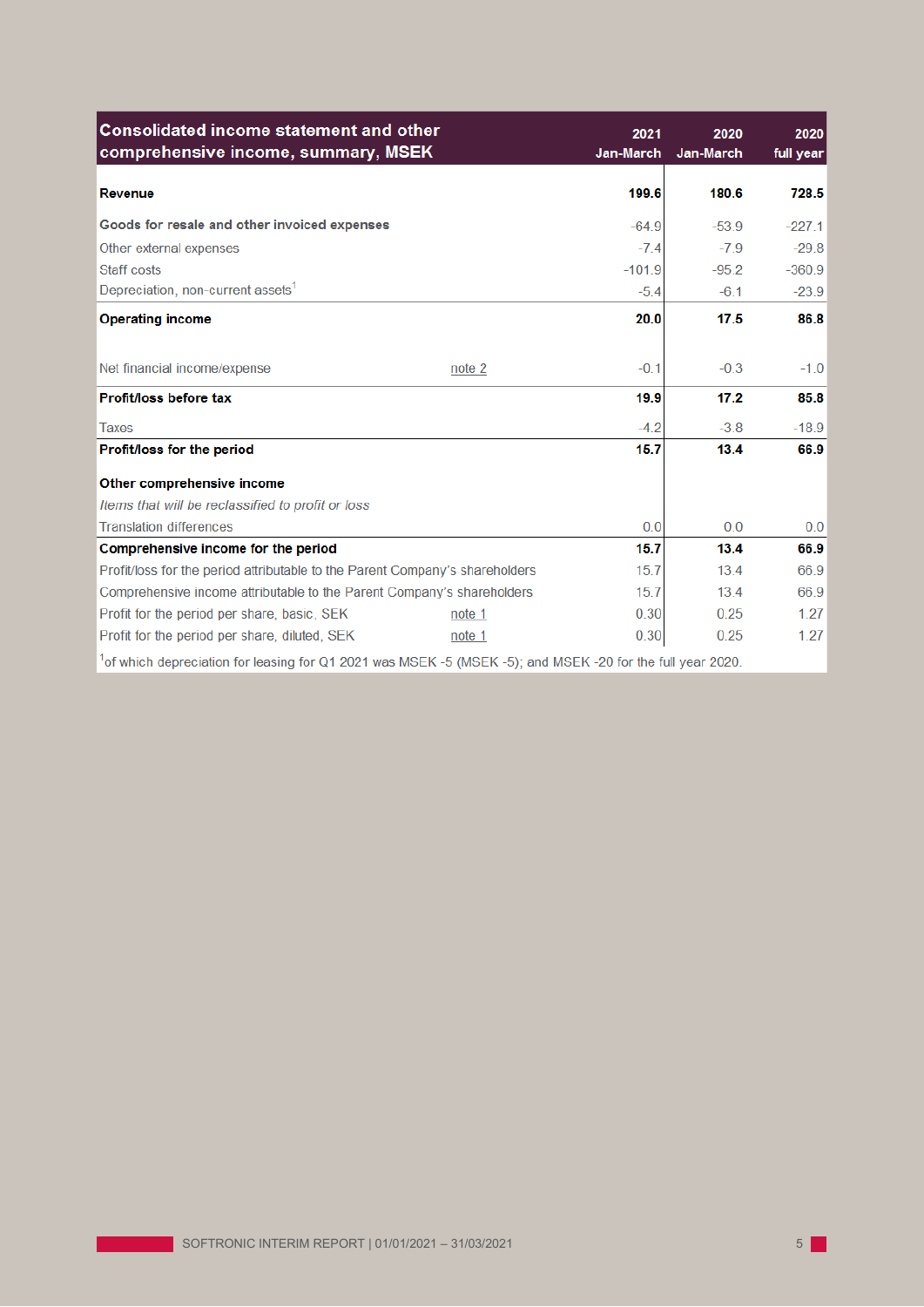| <b>Summary of Balance Sheet</b>                                                                                              |            |            |            |
|------------------------------------------------------------------------------------------------------------------------------|------------|------------|------------|
| <b>Group, MSEK</b>                                                                                                           | 2021-03-31 | 2020-03-31 | 2020-12-31 |
| <b>ASSETS</b>                                                                                                                |            |            |            |
| Goodwill                                                                                                                     | 109.3      | 109.3      | 109.3      |
| Other intangible assets                                                                                                      | 0.8        | 1.8        | 0.9        |
| Other non-current receivables                                                                                                | 2.3        | 2.4        | 2.3        |
| Right-of-use asset                                                                                                           | 20.9       | 38.6       | 25.3       |
| Property, plant and equipment                                                                                                | 2.5        | 5.0        | 3.1        |
| <b>Total non-current assets</b>                                                                                              | 135.8      | 157.1      | 140.9      |
| Receivables, etc.                                                                                                            | 180.8      | 181.0      | 174.9      |
| Cash and cash equivalents                                                                                                    | 212.4      | 103.9      | 199.8      |
| <b>Total current assets</b>                                                                                                  | 393.2      | 284.9      | 374.7      |
| <b>Total assets</b>                                                                                                          | 529.0      | 442.0      | 515.6      |
| <b>EQUITY AND LIABILITIES</b>                                                                                                |            |            |            |
| Equity                                                                                                                       | 356.7      | 287.5      | 341.0      |
| Deferred tax liabilities                                                                                                     | 1.0        | 12         | 1.0        |
| Other provisions                                                                                                             | 3.4        | 3.8        | 3.4        |
| Other current liabilities, leasing                                                                                           | 2.1        | 18.7       | 2.6        |
| Current liabilities <sup>1</sup>                                                                                             | 165.8      | 130.8      | 167.6      |
| <b>Total equity and liabilities</b><br>of which current part of the leasing liability (IFRS 16) is MSEK 16 as of 31 Mar 2021 | 529.0      | 442.0      | 515.6      |

| <b>Total summary of Equity</b>                                                                           | 2021      | 2020      | 2020      |
|----------------------------------------------------------------------------------------------------------|-----------|-----------|-----------|
| Group, MSEK                                                                                              | Jan-March | Jan-March | full year |
| <b>TOTAL EQUITY</b>                                                                                      |           |           |           |
| <b>Opening balance</b>                                                                                   | 341.0     | 274.1     | 274.1     |
| Comprehensive income for the period                                                                      | 15.7      | 13.4      | 66.9      |
| <b>Dividend</b>                                                                                          |           |           |           |
| <b>Closing balance</b>                                                                                   | 356.7     | 287.5     | 341.0     |
| All equity is officially to the Derept Company's shareholders, as there are no non-controlling intersets |           |           |           |

All equity is attributable to the Parent Company's shareholders, as there are no non-controlling interests.

| <b>Summary of Cash Flow Statement</b>                                                                                | 2021           | 2020                | 2020              |
|----------------------------------------------------------------------------------------------------------------------|----------------|---------------------|-------------------|
| <b>Group, MSEK Note 3</b>                                                                                            |                | Jan-March Jan-March | full year         |
| Cash flow from operating activities                                                                                  |                |                     |                   |
| before changes in working capital                                                                                    | 18.5           | 13.2                | 91.3              |
| Changes to working capital,                                                                                          | $-1.1$         | $-21.4$             | 11.8              |
| <b>Cash flow from operating activities</b>                                                                           | 17.4           | $-8.2$              | 103.1             |
| Cash flow from investing activities<br>Cash flow from financing activities                                           | $-4.8$         | $-0.2$<br>$-4.9$    | $-0.6$<br>$-19.9$ |
| Cash flow for the year/period                                                                                        | 12.6           | $-13.3$             | 82.6              |
| Cash and cash equivalents at the start of the year/period<br>Cash and cash equivalents at the end of the year/period | 199.8<br>212.4 | 117.2<br>103.9      | 117.2<br>199.8    |
| Cash flow from operating activities per share, basic, SEK. Note 1                                                    | 0.33           | $-0.16$             | 1.96              |
| Cash flow from operating activities per share, after dilution, SEK. Note 1                                           | 0.33           | $-0.16$             | 1.96              |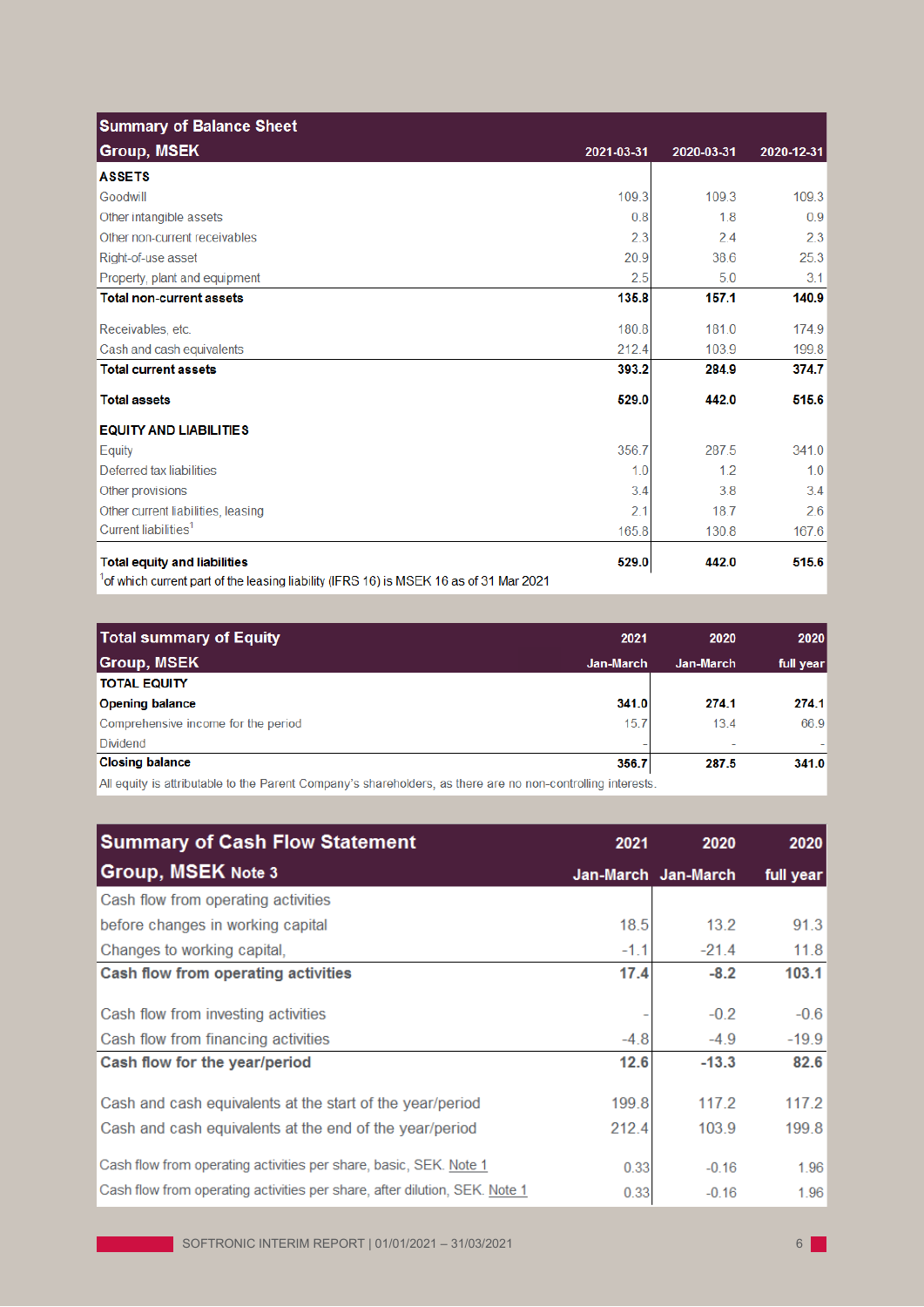| <b>Performance measures for the Group, Note 4</b> |        | 2021      | 2020      | 2020      |
|---------------------------------------------------|--------|-----------|-----------|-----------|
| Net profit/loss                                   |        | Jan-March | Jan-March | full year |
| Earnings per share, basic/diluted, SEK            | note 1 | 0.30      | 0.25      | 1.27      |
| <b>EBITDA, MSEK</b>                               |        | 25.4      | 23.6      | 110.7     |
| <b>EBITDA margin, %</b>                           |        | 12.7      | 13.1      | 15.2      |
| Operating margin, %                               |        | 10.0      | 9.7       | 11.9      |
| Profit margin, %                                  |        | 10.0      | 9.5       | 11.8      |
| Profitability, equity, %                          |        | 21.4      | 20.3      | 21.8      |

|                                           | 2021      | 2020      | 2020            |
|-------------------------------------------|-----------|-----------|-----------------|
| <b>Sales</b>                              | Jan-March | Jan-March | full year       |
| Net sales, MSEK                           | 200       | 181       | 728             |
| Sales of consultancy services, MSEK       | 82        | 79        | 301             |
| Sales of agreements, MSEK                 | 81        | 69        | 305             |
| Invoiced to third parties, services, MSEK | 17        | 14        | 53              |
| Invoiced to third parties, other, MSEK    | 13        | 12        | 49              |
| Sales of licenses, MSEK                   |           | 4         | 11 <sup>1</sup> |
| Sales of hardware, MSEK                   |           | 3         | 9               |
| Sales per employee, TSEK                  | 469       | 418       | 1 718           |

| <b>Financial position</b>       |     | 2021-03-31 2020-03-31 2020-12-31 |     |
|---------------------------------|-----|----------------------------------|-----|
|                                 |     |                                  |     |
| Equity, MSEK                    | 357 | 288                              | 341 |
| Equity/assets ratio, %          | 67  | 65                               | 66  |
| Cash and cash equivalents, MSEK | 212 | 104                              | 200 |
| Unutilised credit lines, MSEK   | 23  | 23                               | 23  |

|                                                | 2021      | 2020      | 2020            |
|------------------------------------------------|-----------|-----------|-----------------|
| <b>Employees</b>                               | Jan-March | Jan-March | full year       |
| Average during the period                      | 426       | 432       | 424             |
| Number at the end of the period                | 427       | 427       | 422             |
| Number of structural dismissals for the period |           |           | 13 <sup>°</sup> |

| Development per quarter                  | Q1/19 | Q2/19 | Q3/19 | Q4/19 | Q1/20 | Q2/20 | Q3/20 | Q4/20 | Q1/21 |
|------------------------------------------|-------|-------|-------|-------|-------|-------|-------|-------|-------|
| Net sales, MSEK                          | 183.6 | 191.6 | 157.0 | 187.8 | 180.6 | 194.5 | 160.1 | 193.3 | 199.6 |
| Profit/loss for the period before tax, I | 17.1  | 19.8  | 13.8  | 21.4  | 17.2  | 26    | 19.4  | 23.2  | 19.9  |
| Profit margin before tax, %              | 9.3   | 10.3  | 8.8   | 11.4  | 9.5   | 13.4  | 12.1  | 12.0  | 10.0  |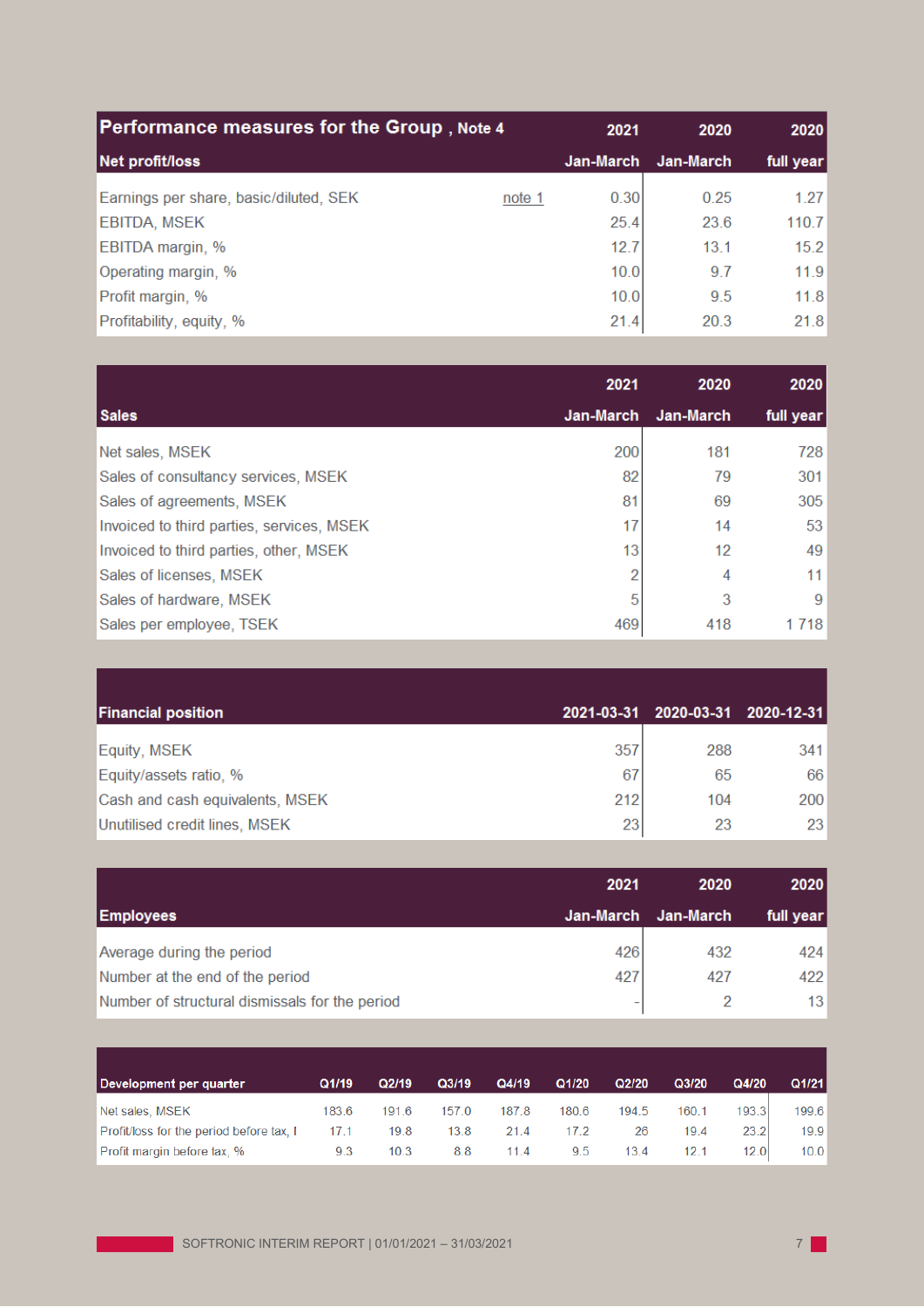| Income statement summary      | 2021      | 2020      | 2020      |
|-------------------------------|-----------|-----------|-----------|
| <b>Parent Company, MSEK</b>   | Jan-March | Jan-March | full year |
| Revenue                       | 200       | 181       | 729       |
| Costs                         | $-180$    | $-163$    | $-711$    |
| <b>Operating income</b>       | 20        | 18        | 18        |
| Net financial income/expense  |           |           | $-1$      |
| Appropriations*               |           |           | 11        |
| <b>Profit/loss before tax</b> | 20        | 18        | 28        |
| <b>Taxes</b>                  | -4        | $-4$      | $-7$      |
| Net profit/loss               | 16        | 14        | 21        |

\*net Group contributions paid/received

| <b>Summary of Balance Sheet</b>           |            |            |                 |
|-------------------------------------------|------------|------------|-----------------|
| <b>Parent Company, MSEK</b>               | 2021-03-31 | 2020-03-31 | 2020-12-31      |
| <b>ASSETS</b>                             |            |            |                 |
| Non-current assets                        | 15         | 18         | 15 <sup>1</sup> |
| Non-current receivables                   | n          | 2          | 2               |
| <b>Current assets</b>                     | 399        | 276        | 381             |
| <b>Total assets</b>                       | 416        | 296        | 398             |
| <b>EQUITY AND LIABILITIES</b>             |            |            |                 |
| Equity                                    | 203        | 179        | 187             |
| Non-current liabilities                   |            | 4          | 3               |
| Current liabilities, non-interest-bearing | 210        | 113        | 208             |
| <b>Total equity and liabilities</b>       | 416        | 296        | 398             |

| <b>Summary of Cash Flow Statement</b>                     | 2021      | 2020      | 2020      |
|-----------------------------------------------------------|-----------|-----------|-----------|
| <b>Parent Company, MSEK</b>                               | Jan-March | Jan-March | full year |
| Cash flow from operating activities                       | 13        | $-14$     | 84        |
| Cash flow from investing activities                       |           |           | $-1$      |
| Cash flow from financing activities                       |           |           |           |
| Cash flow for the year/period                             | 13        | $-14$     | 83        |
| Cash and cash equivalents at the start of the year/period | 199       | 117       | 116       |
| Cash and cash equivalents at the end of the year/period   | 212       | 103       | 199       |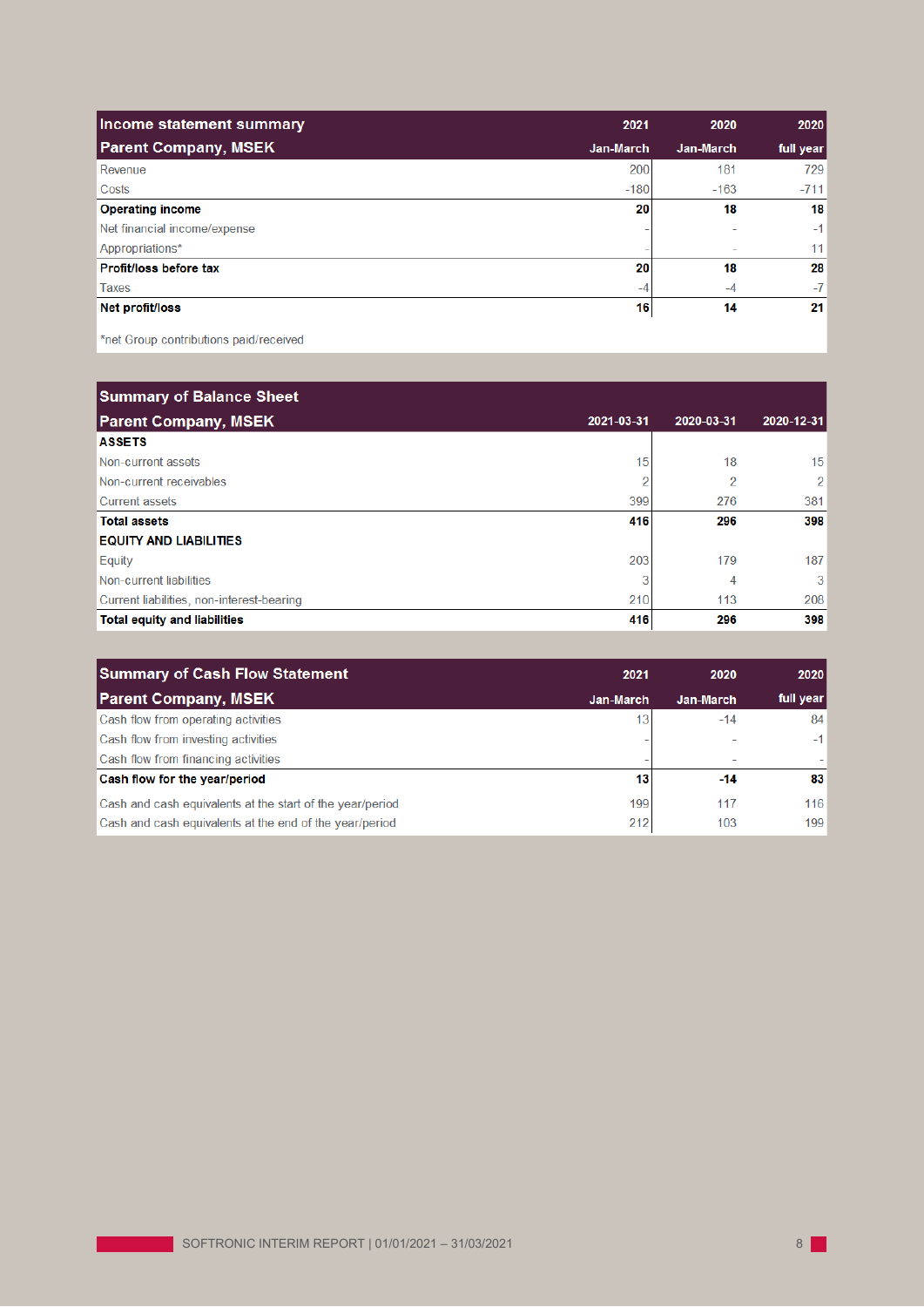# **Notes**

#### **Accounting principles and supplementary information**

Softronic AB (publ) applies the IFRS standards (International Financial Reporting Standards) as adopted by the EU.

The interim report has been prepared in accordance with IAS 34, Interim Financial Reporting, and the Swedish Annual Accounts Act. The report for the parent company has been prepared in accordance with the Swedish Annual Accounts Act and RFR 2, Accounting for Legal Entities.

Group operations are wide-ranging and are therefore reported as a segment.

The Group applies the same accounting principles and uses the same bases for calculation as in the 2020 Annual Report.

The estimates follow the same principles as in the Annual Accounts of 2020.

Comprehensive income is reported as an extended profit and loss account, including items previously recognised in equity.

The Group's financial assets and liabilities comprise accounts receivable, other non-current receivables, other current receivables, prepaid expenses, accrued income, cash and cash equivalents, other provisions, accounts payable, other current liabilities, accrued expenses and deferred income, with the carrying amounts the same as fair value.

New and amended IFRS that have become applicable from 2021 are not considered to have any material effect on the financial statements. In terms of IFRS 16 as of 31 March 2021, the right-of-use asset amounted to MSEK 21 and the leasing liability was MSEK 18 (recognised under other long-term liabilities as MSEK 2 and current liabilities as MSEK 16). Amortisation and depreciation of MSEK 5 was carried out in the first quarter of 2021, while interest expense was MSEK -0.2. Softronic has opted to adopt the relief rules regarding short-term leases and agreements where the underlying asset is of a low value.

There have been no material transactions between related parties, except for commercial transactions between companies within the Group that were carried out on market terms.

In this report there is only an overview of the Parent Company's profit and loss statement and balance sheet, as the Group's sales and balance sheet items are mostly in the Parent Company.

## **Note 1**

#### **Profit/loss per share**

The number of shares before and after dilution when calculating earnings and cash flow per share amounted to 52,632,803 shares.

### **Note 2**

#### **Net financial income/expense**

This item includes interest income and interest expense.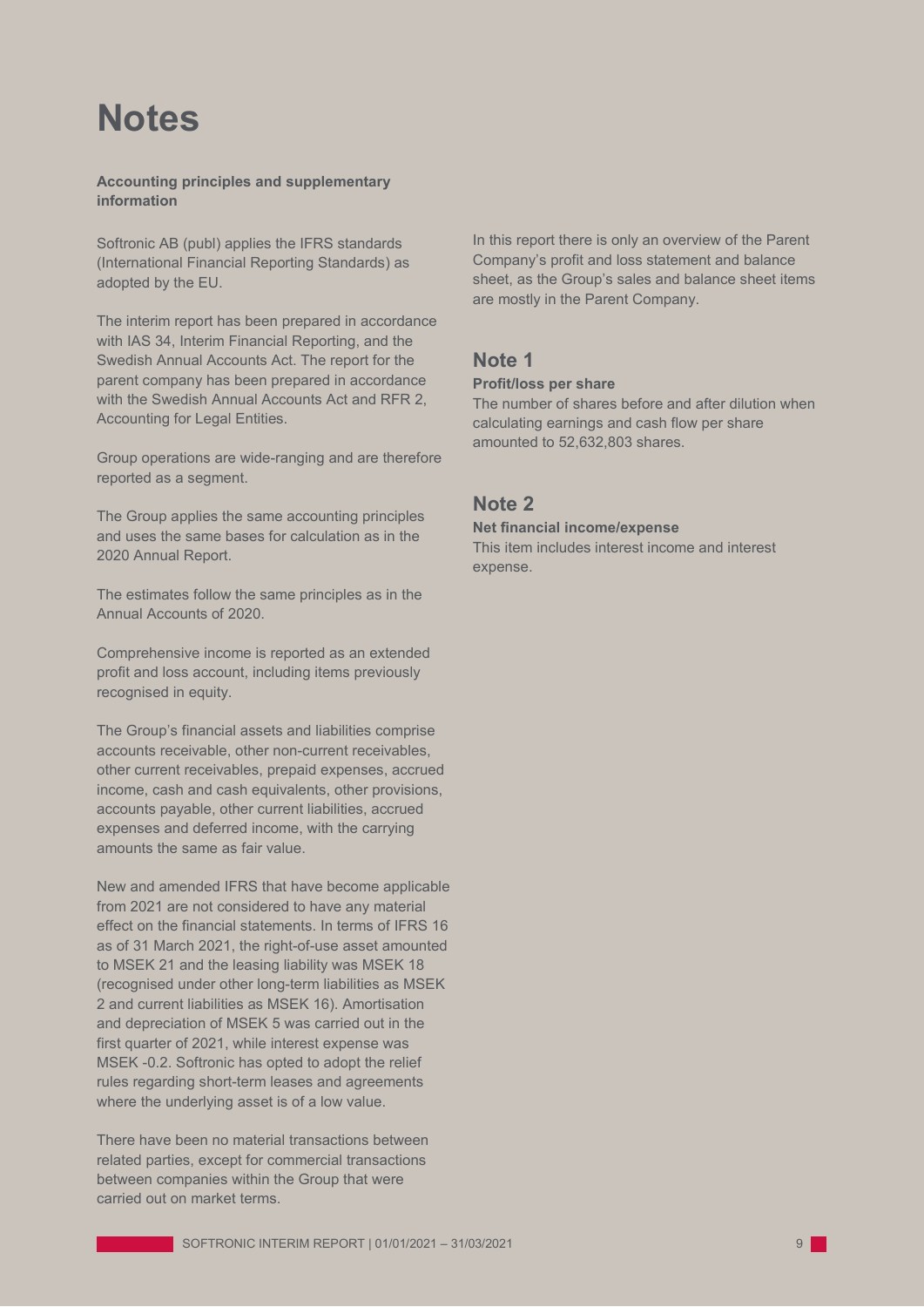## **Note 3**

#### **Cash flow statements**

| <b>Allocation of investments</b><br><b>IMSEK</b> | 2021<br>Jan-March | 2020<br>Jan-March | 2020<br>full year |
|--------------------------------------------------|-------------------|-------------------|-------------------|
| Net investments in equipment                     |                   | $-0.2$            | $-0.2$            |
| Acquisition of business combinations             |                   |                   | $-0.4$            |
| <b>Total invested</b>                            | 0.0               | $-0.2$            | $-0.6$            |

## **Note 4**

#### **Key performance indicators**

Softronic's financial statements contain alternative key performance indicators that supplement the measures defined in applicable regulations for financial reporting, such as income, profit or loss, or earnings per share. Alternative key performance indicators are given as they provide more in-depth information than the measures defined in the regulations. The alternative key performance indicators are disclosed below because they are used by management to evaluate the financial performance and are thereby believed to give analysts and other stakeholders valuable information in order to evaluate Softronic's

financial position and results. In the section below, we have defined how the alternative performance measures are calculated by Softronic. Definitions of key performance indicators may deviate from the definitions given by other companies, even though the measures have the same names. The alternative key performance indicators originate from the consolidated accounts and are not measures of our financial results or liquidity in accordance with IFRS, which is why they should not be considered to be alternatives to net profit, operating profit or other performance measures in accordance with IFRS, or as an alternative to cash flow as a measure of our liquidity.

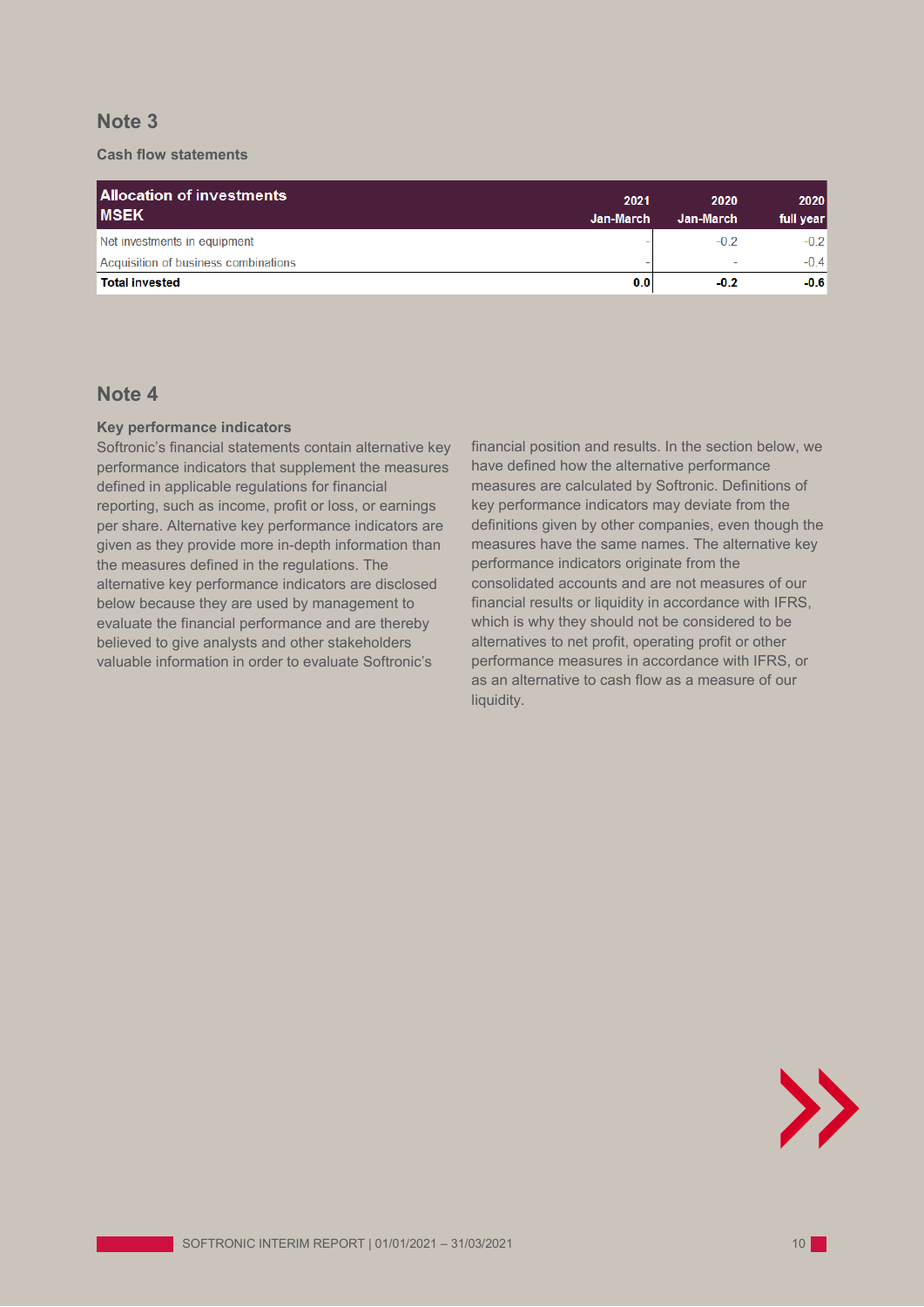| Key performance indicators                        | Definition/explanation of information value and purpose                  | <b>Calculation Q1 2021</b>           |  |
|---------------------------------------------------|--------------------------------------------------------------------------|--------------------------------------|--|
| Net profit/loss                                   | Provides a more nuanced and in-depth understanding of profit development |                                      |  |
| Operating margin, %                               | Operating profit/income                                                  | $(20.0/199.6)$ <sup>*</sup> 100=10.0 |  |
| Profit margin, %                                  | Profit/loss before tax/income                                            | $(19.9/199.6)$ <sup>*</sup> 100=10.0 |  |
| EBITDA margin, %                                  | Operating profit before depreciation and amortisation/income             | $(25.4/199.6)^*100=12.7$             |  |
| Profitability, equity, %                          | Profit for the 12-month period/average equity over 5 quarters            | (69141/(1616022/5))*100=21.4         |  |
| <b>EBITDA, MSEK</b>                               | Operating profit before depreciation and amortisation                    | $20.0 + 5.4 = 25.4$                  |  |
| <b>Sales, MSEK</b>                                | Provides a more in-depth insight into the distribution of sales          |                                      |  |
| Sales of consultancy services                     | Income from consultancy services                                         | 82                                   |  |
| Sales of agreement services                       | Income from agreement services                                           | 81                                   |  |
| Sales of services for invoices to third parties   | Income from services for invoices to third parties                       | 17                                   |  |
| Sales of invoices to third parties, other         | Income from invoices to third parties, other                             | 13                                   |  |
| Sale of licences                                  | Income from licences                                                     | 2                                    |  |
| Sales of hardware                                 | Income from hardware                                                     | 5                                    |  |
| Sales per employee, TSEK                          | Income/number of employees on average                                    | $(199.6/426)^*1,000=469$             |  |
| <b>Financial position</b>                         | Provides a good overview of total liquidity and solvency                 |                                      |  |
| Equity/assets ratio, %                            | Total equity/total equity and liabilities                                | 356.7/529.0*100=67                   |  |
| Unutilised credit lines, MSEK                     | Available but unutilised overdraft facilities                            | 23                                   |  |
| <b>Total liquidity, MSEK</b>                      | Cash and cash equivalents plus unutilised credit lines                   | $212+23=235$                         |  |
| <b>Employees</b>                                  | Provides a summary of changes in staff                                   |                                      |  |
| Average during the period, quantity               | Number of employees on average                                           | 426                                  |  |
| Number at the end of the period                   | Number of employees                                                      | 427                                  |  |
| Number of structural dismissals during the period | Number of structural dismissals                                          |                                      |  |

The information in this interim report is the information that Softronic AB (publ) must publish in accordance with Regulation (EU) No 596/2014 of the European Parliament and of the Council on market abuse (MAR). This information was submitted for publication through the offices of Per Adolfsson on 22 April 2021 at 8.00am (CET). This report along with other information about Softronic AB is available at [www.softronic.se.](http://www.softronic.se/)